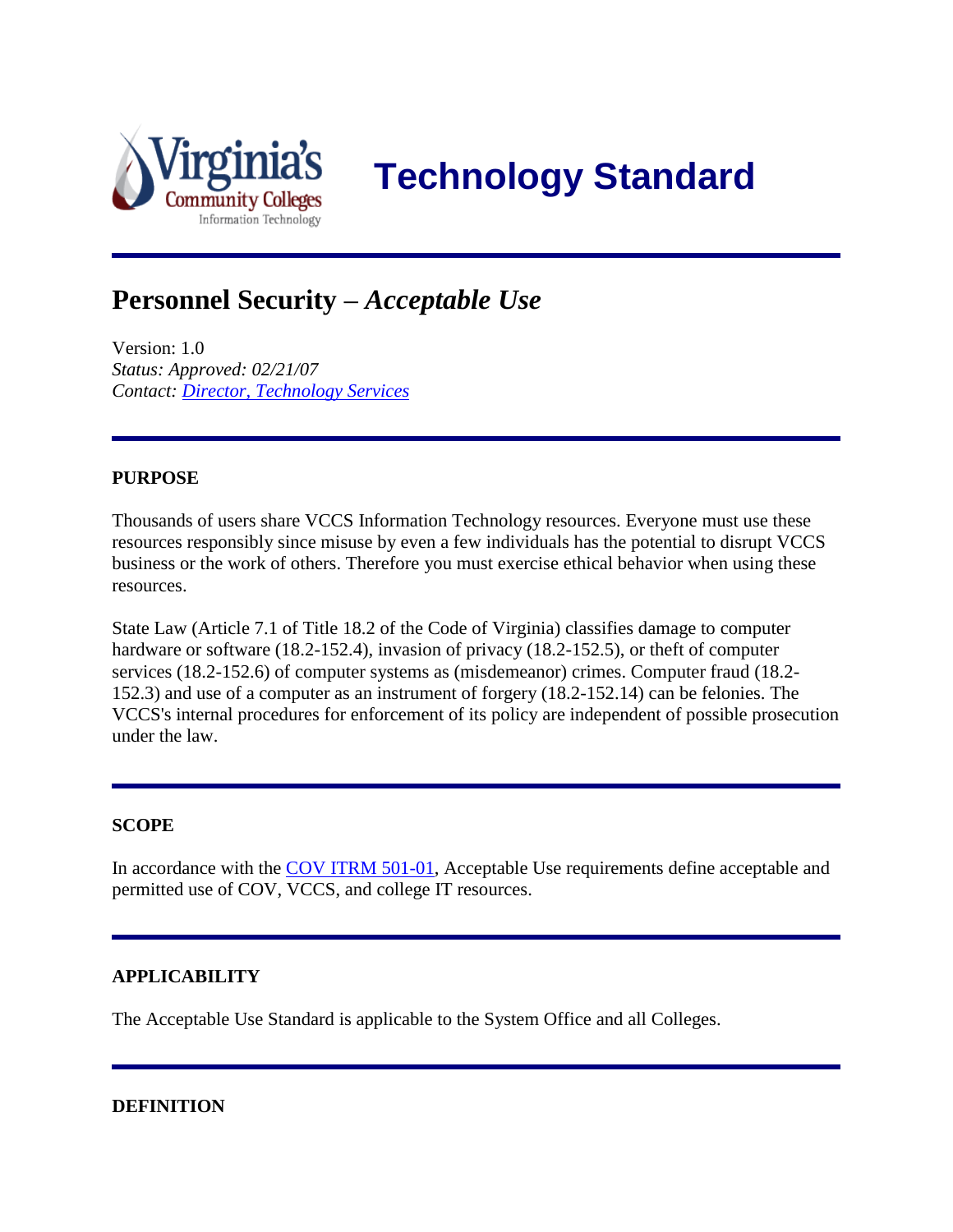VCCS information technology resources include mainframe computers, servers, desktop computers, notebook computers, handheld devices, networks, software, data files, facilities, and the related supplies.

## **STANDARD**

The following standards shall govern the use of all VCCS information technology resources:

- 1. All users of VCCS IT resources must adhere to Virginia Department of Human Resource Management Policy.
- 2. You must use only those computer resources that you have the authority to use. You must not provide false or misleading information to gain access to computing resources. The VCCS may regard these actions as criminal acts and may treat them accordingly. You must not use VCCS IT resources to gain unauthorized access to computing resources of other institutions, organizations, individuals, etc.
- 3. You must not authorize anyone to use your computer accounts for any reason. You are responsible for all use of your accounts. You must take all reasonable precautions, including password maintenance and file protection measures, to prevent use of your account by unauthorized persons. You must not, for example, share your password with anyone.
- 4. You must use your computer resources only for authorized purposes. Students or staff, for example, may not use their accounts for private consulting or to support a personal business venture. You must not use your computer resources for unlawful purposes, such as the installation of fraudulently or illegally obtained software. Use of external networks connected to any VCCS facility must comply with the policies of acceptable use promulgated by the organizations responsible for those networks.
- 5. Other than material known to be in the public domain, you must not access, alter, copy, move or remove information, proprietary software or other files (including programs, members of subroutine libraries, data and electronic mail) without prior authorization.
- 6. The data owner, data custodian, security officer, appropriate college official or other responsible party may grant authorization to use electronically stored materials in accordance with policies, copyright laws and procedures.
- 7. You must not distribute or disclose third party proprietary software without prior authorization from the licenser. You must not install proprietary software on systems not properly licensed for its use.
- 8. You must not use any computing facility irresponsibly or needlessly affect the work of others. This includes transmitting or making accessible offensive, annoying or harassing material. This includes intentionally, recklessly, or negligently damaging systems, intentionally damaging or violating the privacy of information not belonging to you. This includes the intentional misuse of resources or allowing misuse of resources by others.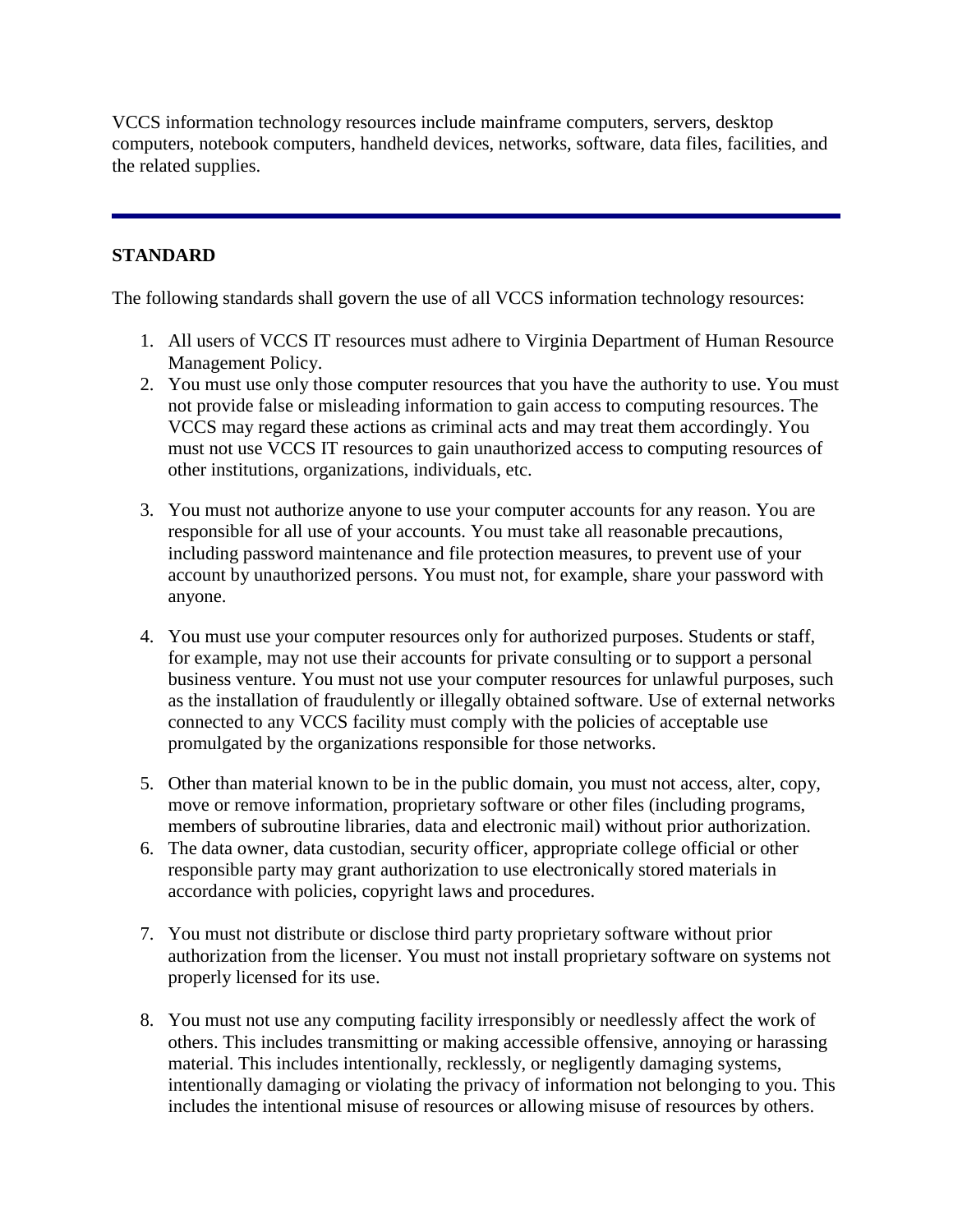This includes loading software or data from untrustworthy sources, such as free-ware, onto official systems without prior approval.

- 9. You should report any violation of these regulations by another individual and any information relating to a flaw or bypass of computing facility security to the Information Security Office or the Internal Audit department.
- 10. You must not use the Commonwealth's Internet access or electronic communication in cases where it:
	- interferes with the user's productivity or work performance, or with any other employee's productivity or work performance;
	- adversely affects the efficient operation of the computer system;
	- results in any personal gain or profit to the user
	- violates any provision of this policy, any supplemental policy adopted by the agency supplying the Internet or electronic communication systems, or any other policy, regulation, law or guideline as set forth by local, State or Federal law. (See Code of Virginia §2.1-804-805; §2.2-2827 as of October 1, 2001.)

Note: Any user of VCCS IT resources employing the Commonwealth's Internet or electronic communication systems for personal use must present their communications in such a way as to be clear that the communication is personal and is not a communication of the agency or the Commonwealth.

#### **ENFORCEMENT PROCEDURE**

- 1. Faculty, staff, students, and patrons at the college or System Office should immediately report violations of information security policies to the local Chief Information Officer (CIO).
- 2. If the accused is an employee, the CIO will collect the facts of the case and identify the offender. If, in the opinion of the CIO, the alleged violation is of a serious nature, the CIO will notify the offender's supervisor. The supervisor, in conjunction with the College or System Human Resources Office and the CIO, will determine the appropriate disciplinary action. Disciplinary actions may include but are not limited to:
	- a. Temporary restriction of the violator's computing resource access for a fixed period of time, generally not more than six months.
	- b. Restitution for damages, materials consumed, machine time, etc. on an actual cost basis. Such restitution may include the cost associated with determining the case facts.